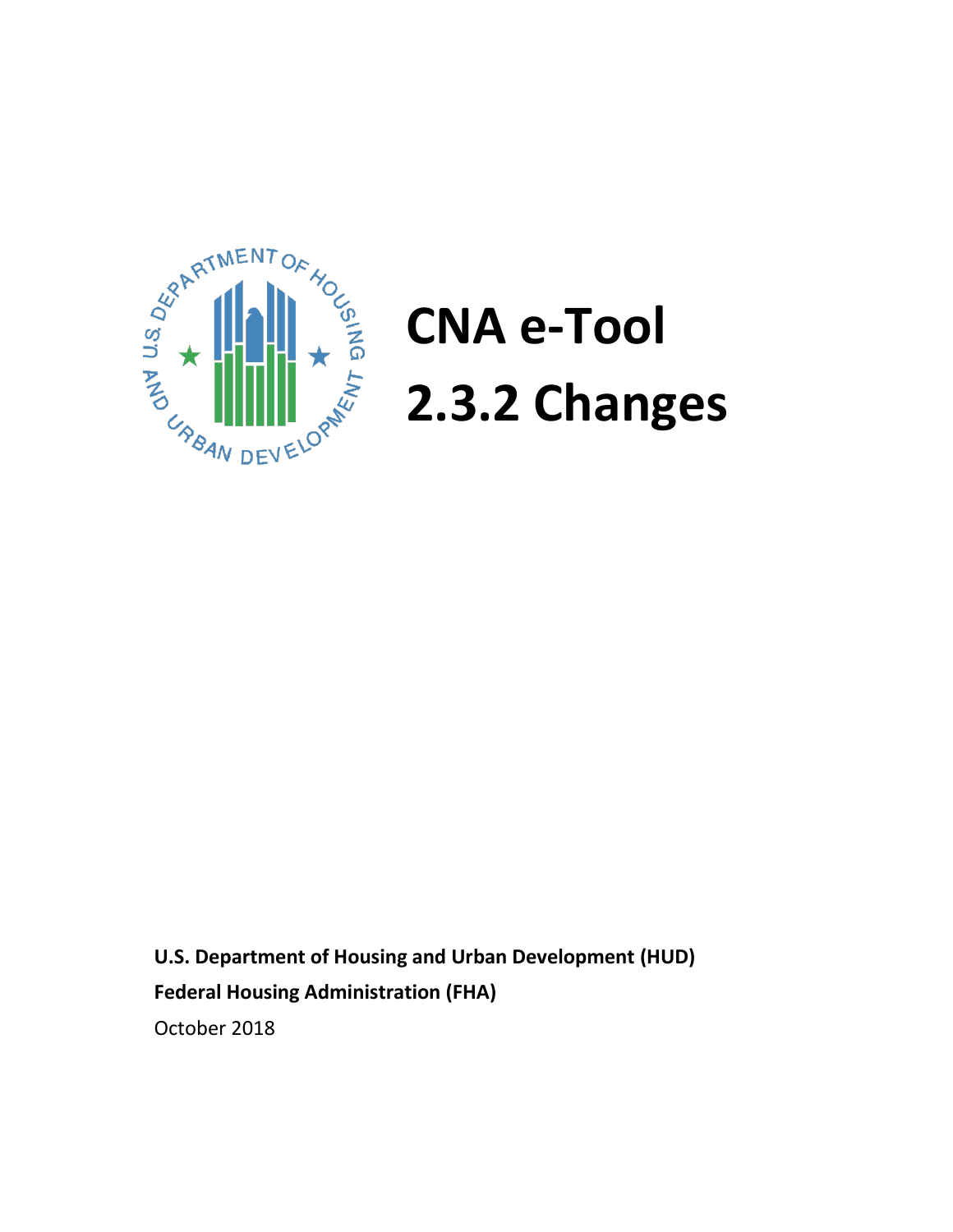

# **Table of Contents**

| 1.1 |  |
|-----|--|
|     |  |
|     |  |
|     |  |
| 3.1 |  |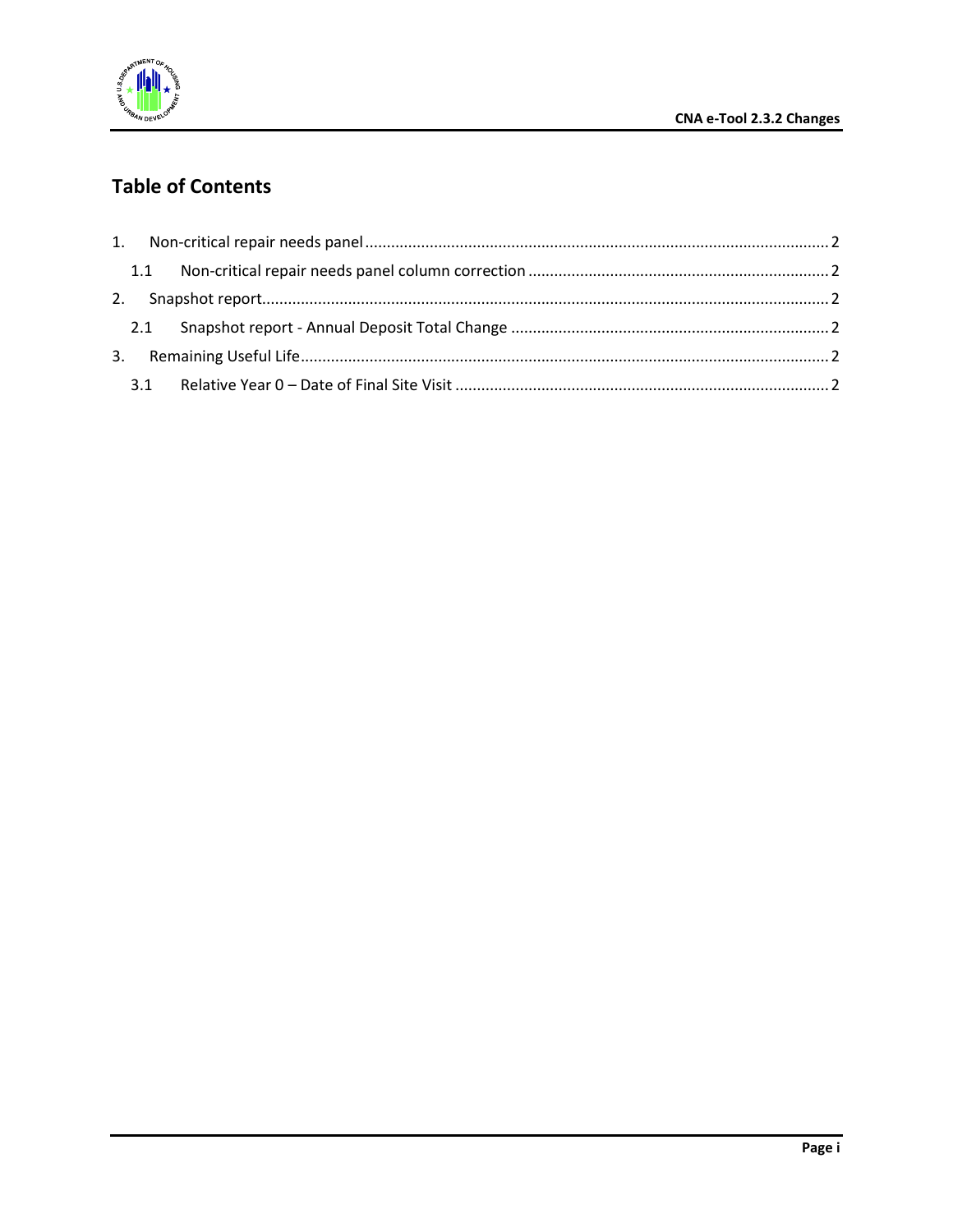

## <span id="page-2-1"></span><span id="page-2-0"></span>**1. Non-critical repair needs panel**

#### **1.1 Non-critical repair needs panel column correction**

- Non-critical repair needs panel "Assessor Disagreement" relabeled "Assessor-Lender Agreement"
- Within the Non Critical Repair Needs Panel, the column heading "Assessor Disagreement" has been relabeled to "Assessor-Lender Agreement". The value displays "Y", for yes, if the Lender does not select a differing decision to the recommended alternative. If the Lender disagrees with the recommendation and adds a decision to select a different alternative, the value within the field is "N", for no, as there is not Assessor-Lender Agreement.

|          | <b>× Non Critical Repair Needs</b> |                                                  |                                                      |                 |                             |          |                              |                     |  |
|----------|------------------------------------|--------------------------------------------------|------------------------------------------------------|-----------------|-----------------------------|----------|------------------------------|---------------------|--|
| View +   | Detach<br>Export                   |                                                  |                                                      |                 |                             |          |                              |                     |  |
|          | When                               | Months To<br>Complete                            | Scope of Required<br>Replacement or<br>Refurbishment | Utility Paid By | Utility Savings Per<br>Year | Comments | Assessor-Lender<br>Agreement | <b>ASTM Section</b> |  |
|          | Now                                |                                                  | Replace R-22 equi Owner                              |                 | \$330.00                    |          |                              | 3.4.3.1.3           |  |
|          | Now                                |                                                  | Remove existing i Owner                              |                 | ( \$8.58)                   |          |                              | 3.4.1.3.1           |  |
|          | Now                                |                                                  | Remove exiting int Owner                             |                 | \$3,109.92                  |          |                              | 3.4.1.3.1           |  |
|          | Now                                |                                                  | Remove existingk Owner                               |                 | \$765.70                    |          |                              | 3.4.1.3.1           |  |
|          | Now                                |                                                  | Remove existing s Owner                              |                 | \$3,312.60                  |          |                              | 3.4.1.3.1           |  |
|          | Now                                |                                                  | Remove existing i Owner                              |                 | \$4,737.70                  |          |                              | 3.4.1.3.1           |  |
|          | Now                                |                                                  | Remove existing i Owner                              |                 | \$40,101.60                 |          |                              | 3.4.1.3.1           |  |
|          | Now                                |                                                  | Remove existing a Owner                              |                 | \$12,331.80                 |          |                              | 3.4.1.3.1           |  |
|          | Now                                |                                                  | Remove existing a Owner                              |                 | \$35,737.80                 |          |                              | 3.4.1.3.1           |  |
|          | Now                                |                                                  | Remove existing r Owner                              |                 | \$535.60                    |          |                              | 3.4.1.3.5           |  |
| Page   1 |                                    | of 3 (1-10 of 30 items)             2 3 <b>b</b> |                                                      |                 |                             |          |                              |                     |  |
|          |                                    |                                                  |                                                      |                 |                             |          |                              |                     |  |

## <span id="page-2-2"></span>**2. Snapshot report**

### <span id="page-2-3"></span>**2.1 Snapshot report - Annual Deposit Total Change**

• The Snapshot Report, Capital Needs/Financial Recap panel, has been updated to show Annual Deposit values for Year 1 (in addition to All Years).

| Financial Schedule        | Total       | <b>Total Per Unit</b> |  |
|---------------------------|-------------|-----------------------|--|
| <b>Initial Deposit</b>    | \$1,300,000 | \$5,394               |  |
|                           |             |                       |  |
| Annual Deposits-All Years | \$4,321,462 | \$17,931              |  |
| Annual Deposit-Year1      | \$179,545   | \$745                 |  |
|                           |             |                       |  |
|                           |             |                       |  |

### <span id="page-2-5"></span><span id="page-2-4"></span>**3. Remaining Useful Life**

#### **3.1 Relative Year 0 – Date of Final Site Visit**

• The calculations of Remaining Useful Life are no longer based on current year. Rather, all RUL and current age calculations are now based on the "Date of Site Visit". These changes address the "calendar year change error" discovered in January 2018.